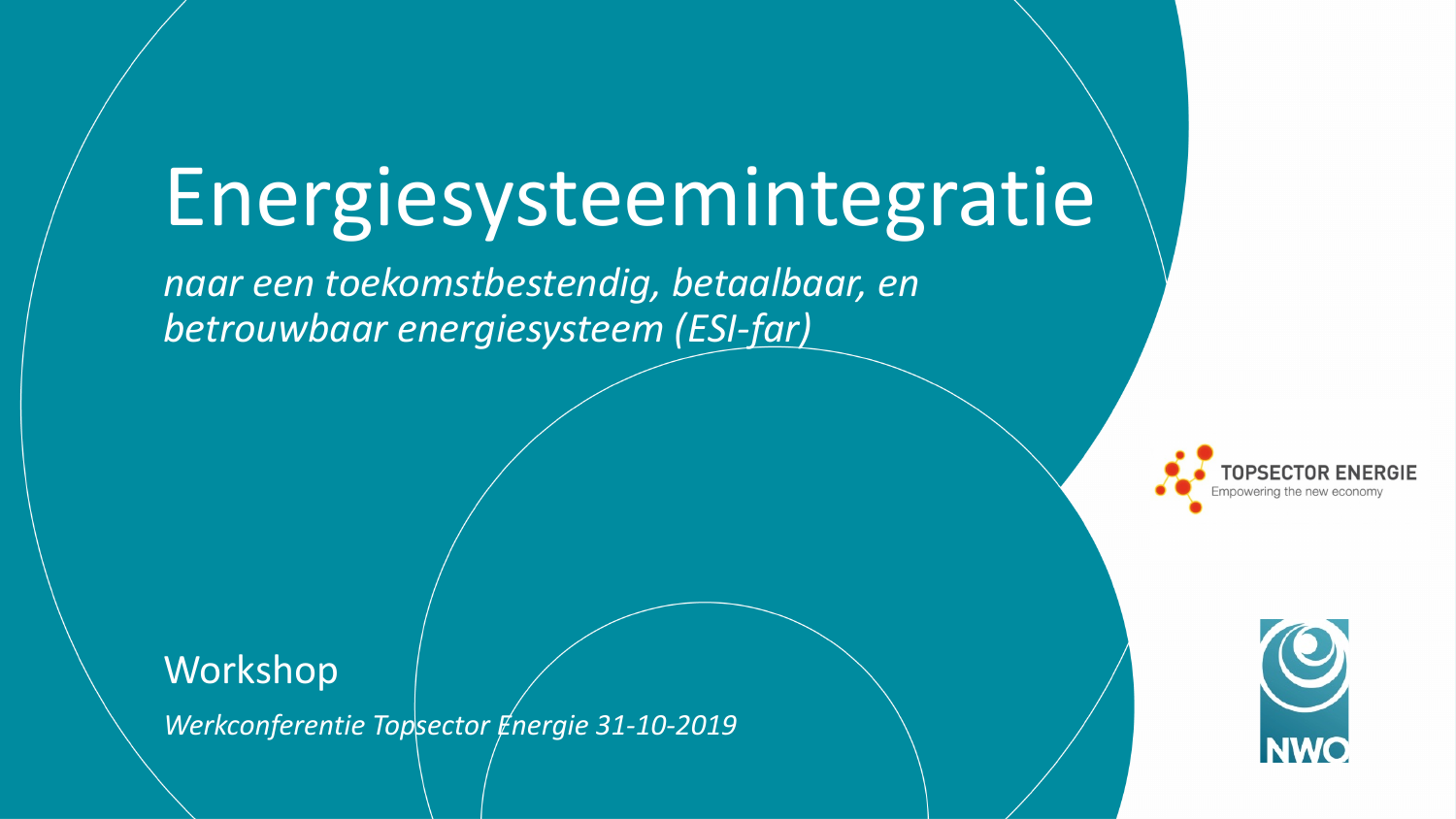#### Programma

- Introductie (Mart van Bracht) 5-10 min
- Onderzoeksthema's Energiesysteemintegratie (Mart van Bracht) 20 min
- Publiek-private samenwerking met NWO (Mark van Assem) 20 min
- Rol van Netherlands eScience Center (Jason Maassen) 20 min
- Postersessie met jonge onderzoekers 20 min

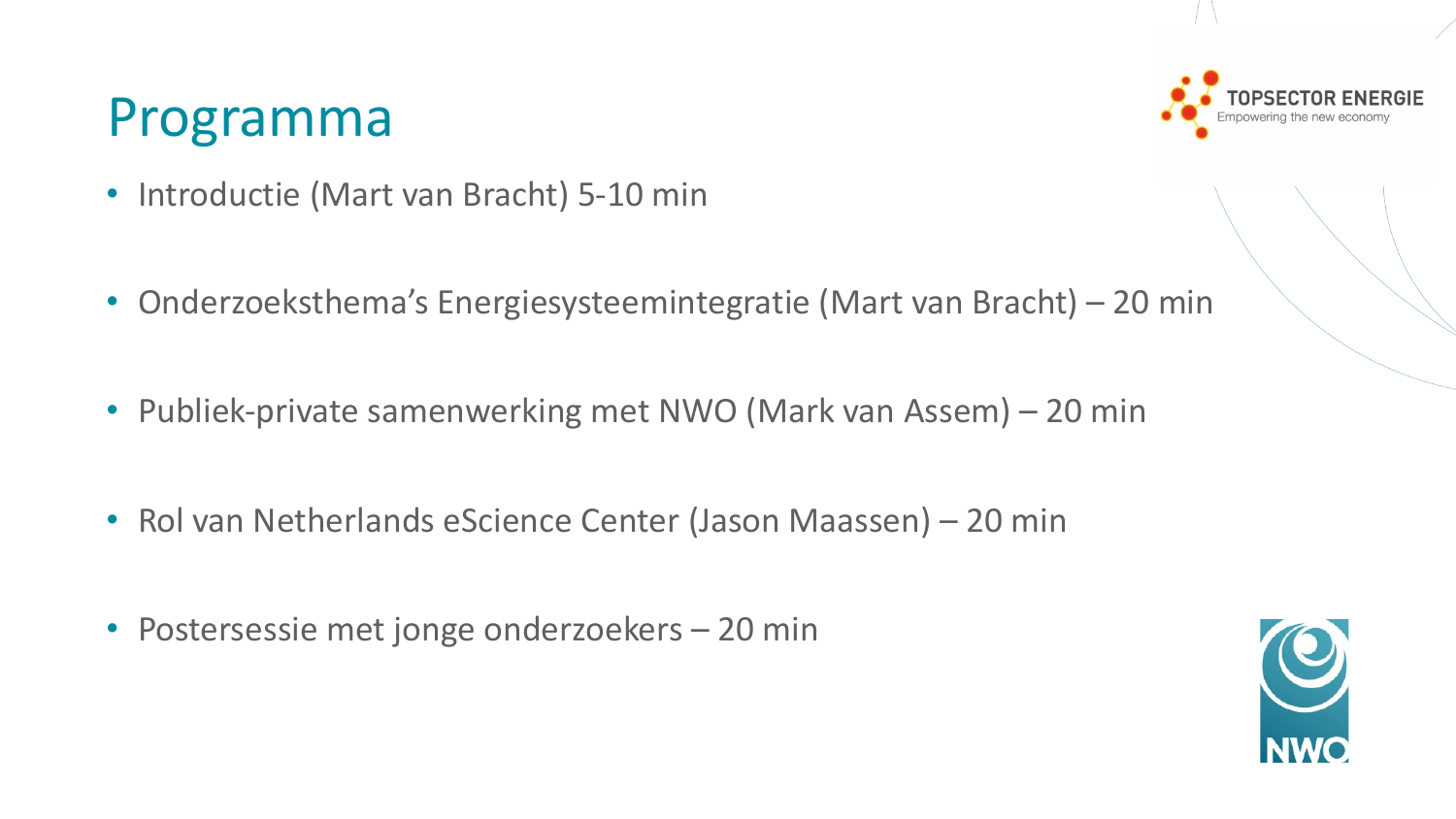#### Poster sessie



• Steph Johnson-Zawadzki:

Incentives and algorithms for efficient, reliable, sustainable and socially acceptable energy system integration

- Laurens Stoop: Algorithmic Computing and Data-mining for Climate integrated Energy System Models
- Digvijay Gusain en Roland Saur:

Heat and Power Systems at Industrial Sites and Harbours(HaPSISH)

• Cristina Zepeda en Henry Payne:

Flexcrop: Energy management in greenhouses using crop flexibility

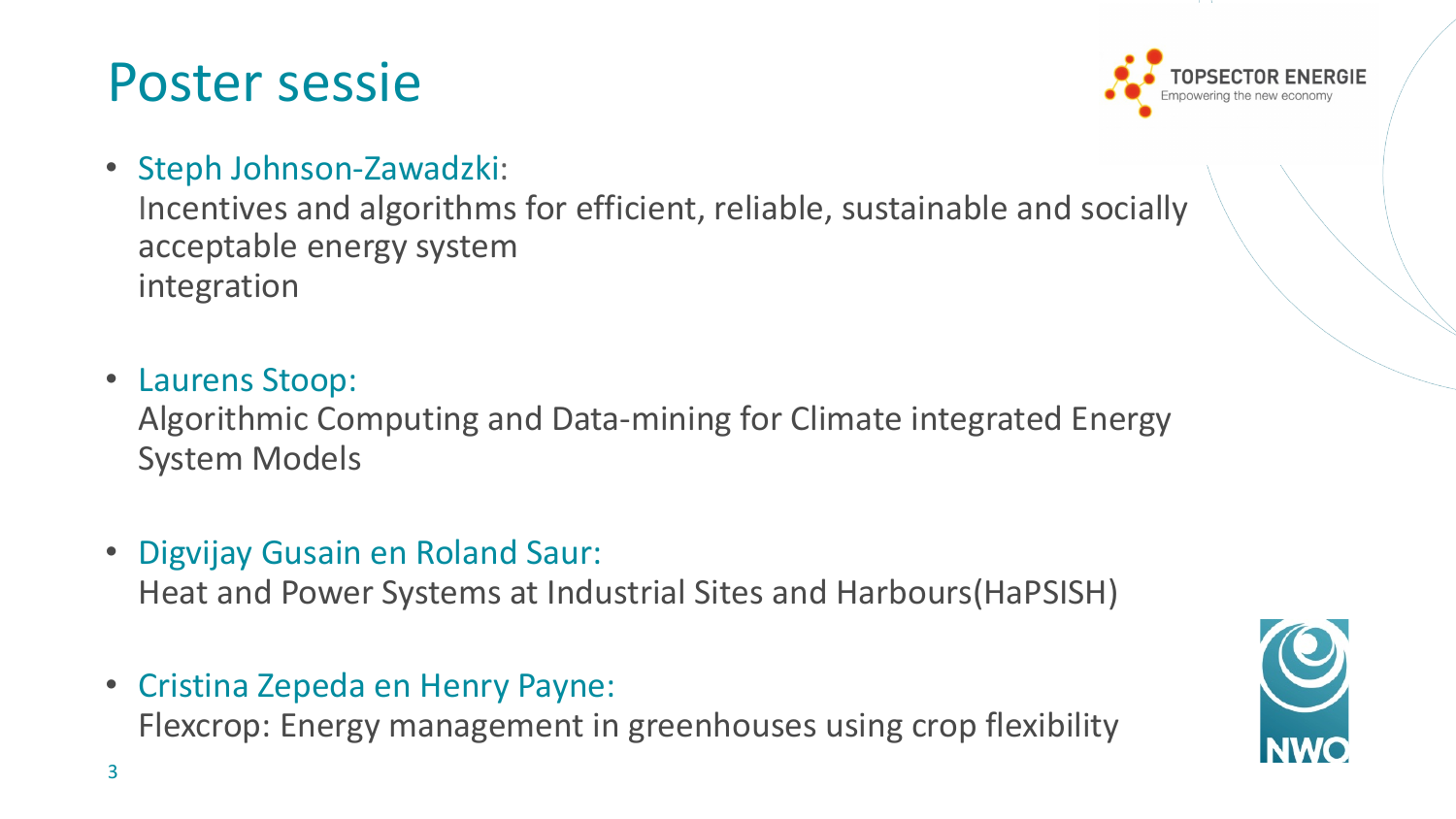# Energy System Integration

towards a Futureproof, Affordable, and Reliable energy system

Han La Poutré & Margot Weijnen

CWI, Amsterdam Centrum Wiskunde & Informatica (NWO institute) & TU Delft Dept. Electrical Sustainable Energy, Fac. EEMCS npowering the new econom

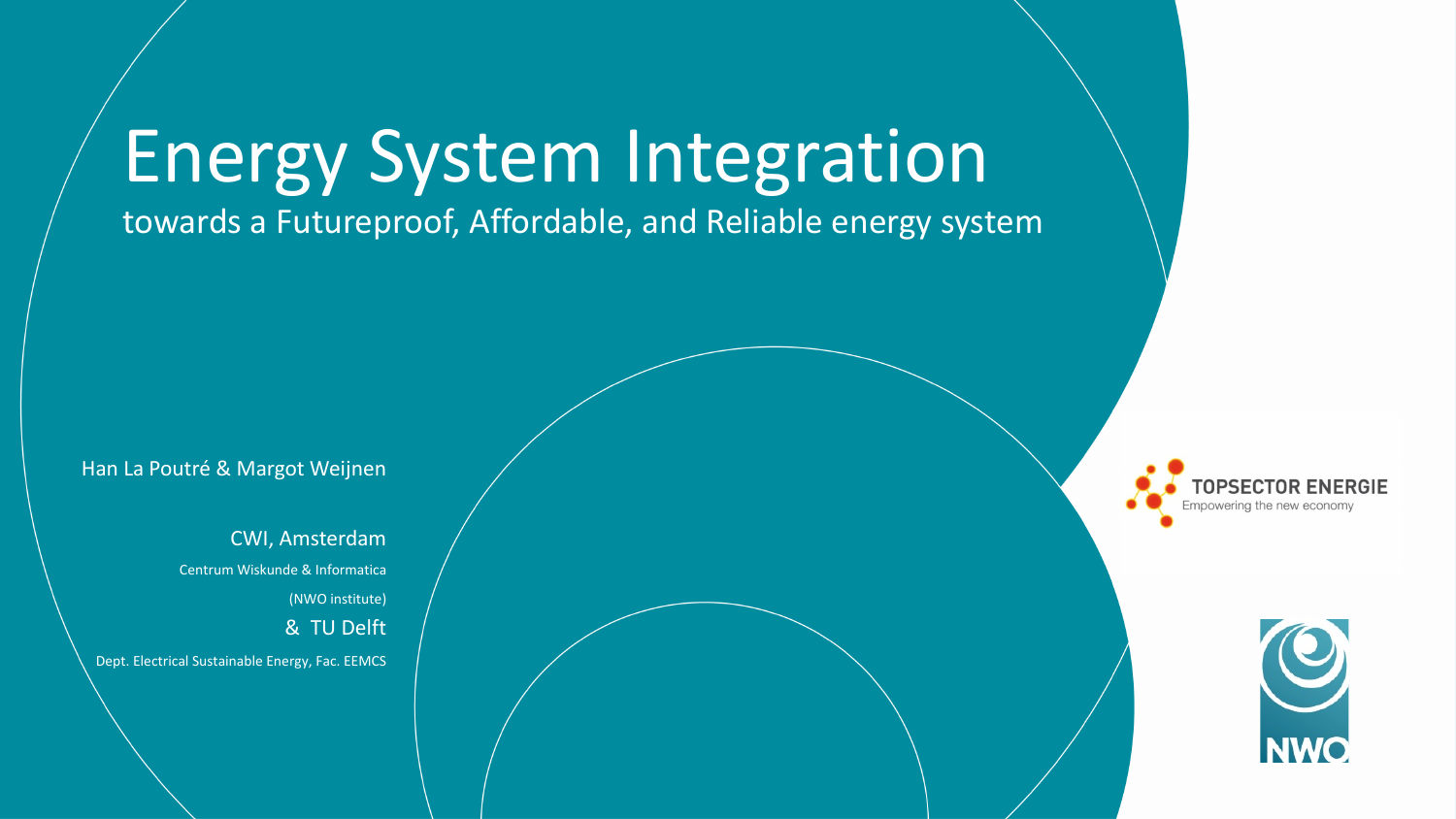#### The energy system is being transformed

- New energy resources
- Technological change
- Institutional reforms
- New actors on the scene
- New business models
- New energy services
- etc

Profoundly changing the way energy systems are planned and operated, energy services are provided and energy is used

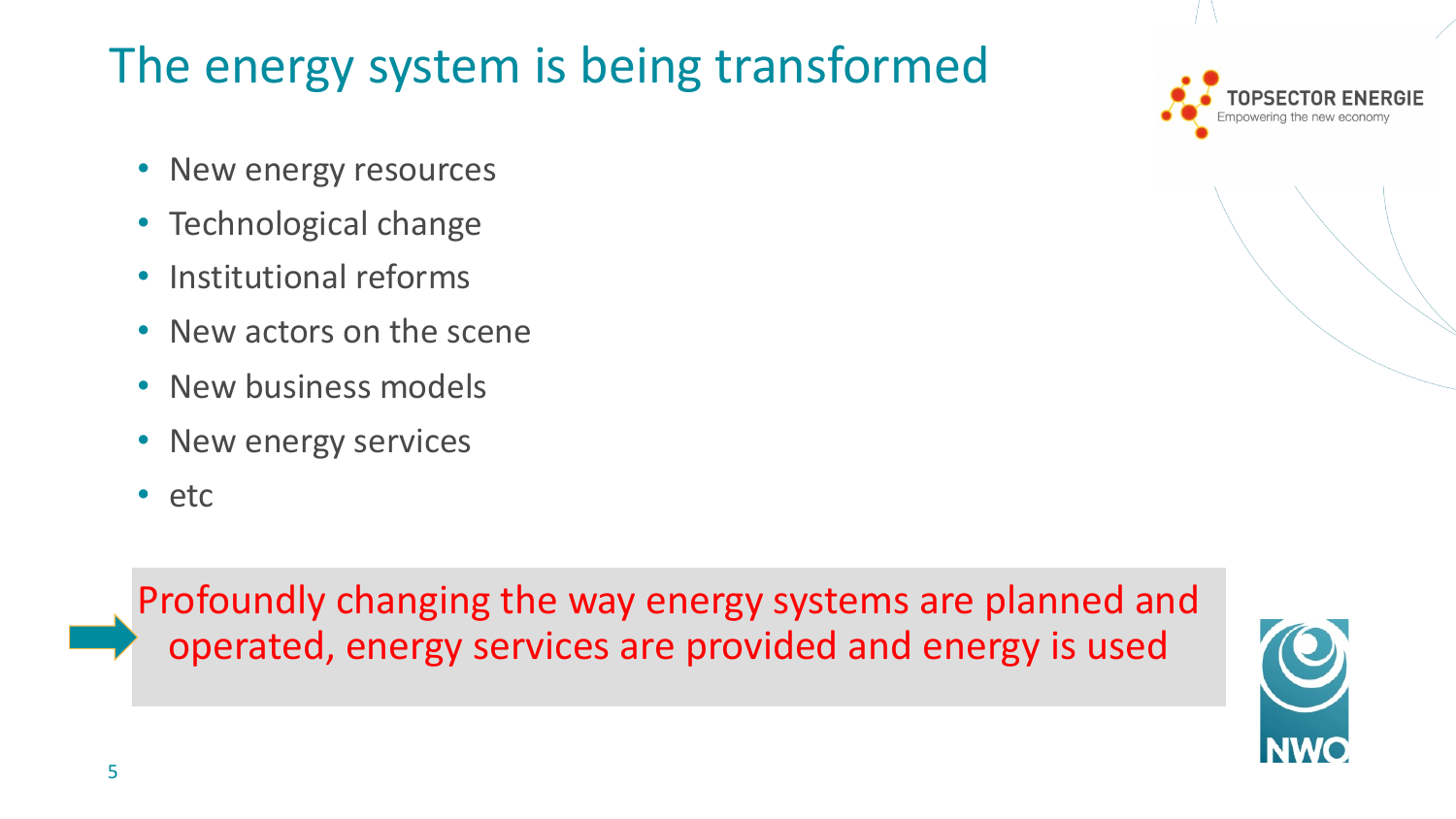#### Engineering a future-proof energy system ...



- The energy system is a system-of-systems:
	- multi-carrier and multi-scale
- Constantly in flux
	- with subsystems residing in different regulatory regimes
- With many actors at their own steering wheel
	- not necessarily aware of the wider system consequences of their decisions

How to ensure that the aggregate outcome of local decisions leads us towards a clean and climate neutral energy system, providing affordable and reliable energy services to adequately support society in the future?

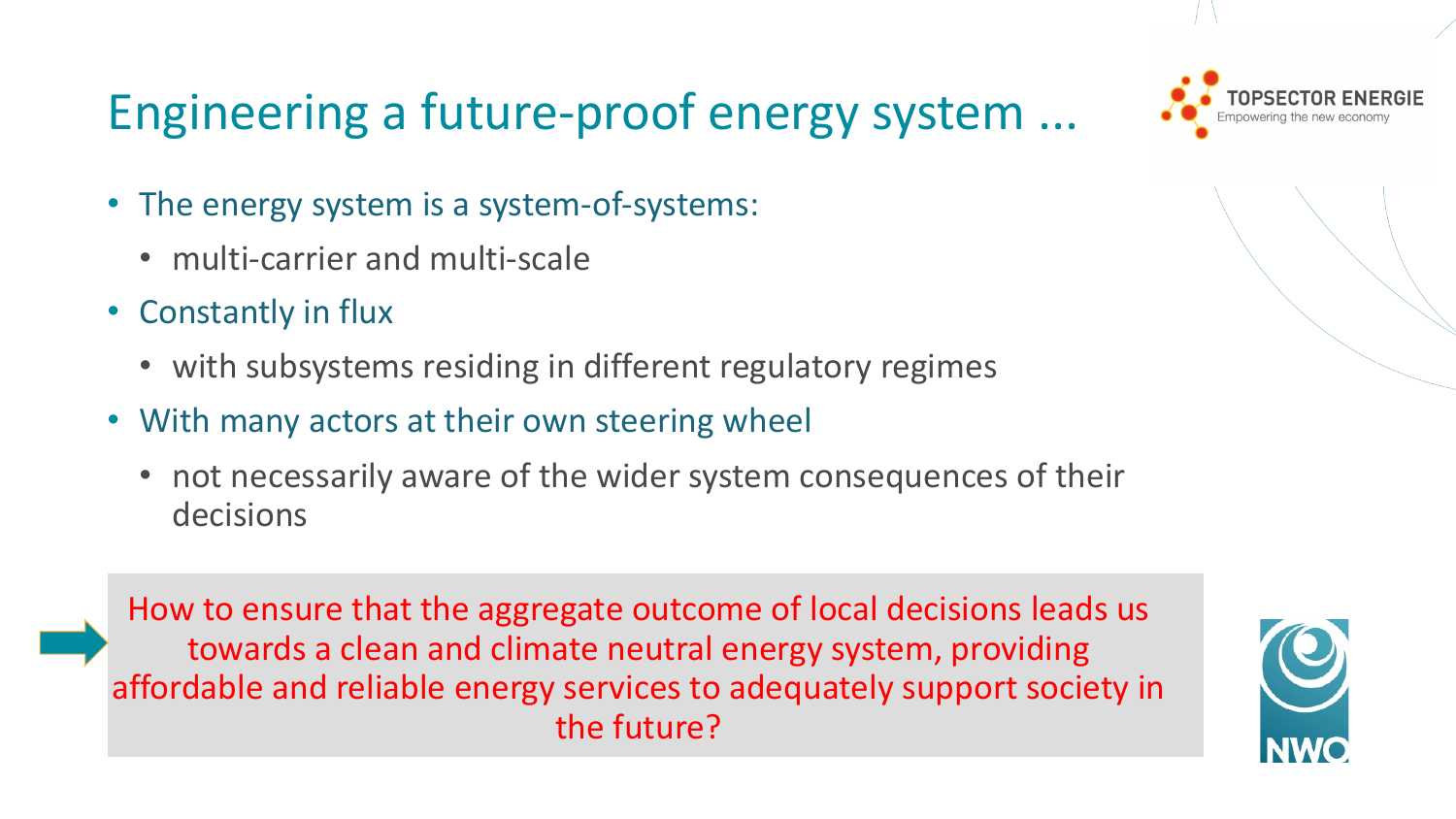#### Themes of the call

A. Ensuring informed decision making and enabling energy system change

B. Long-term planning and maintenance of physical energy infrastructures

C. Management, flexibility, and digitization in operational energy systems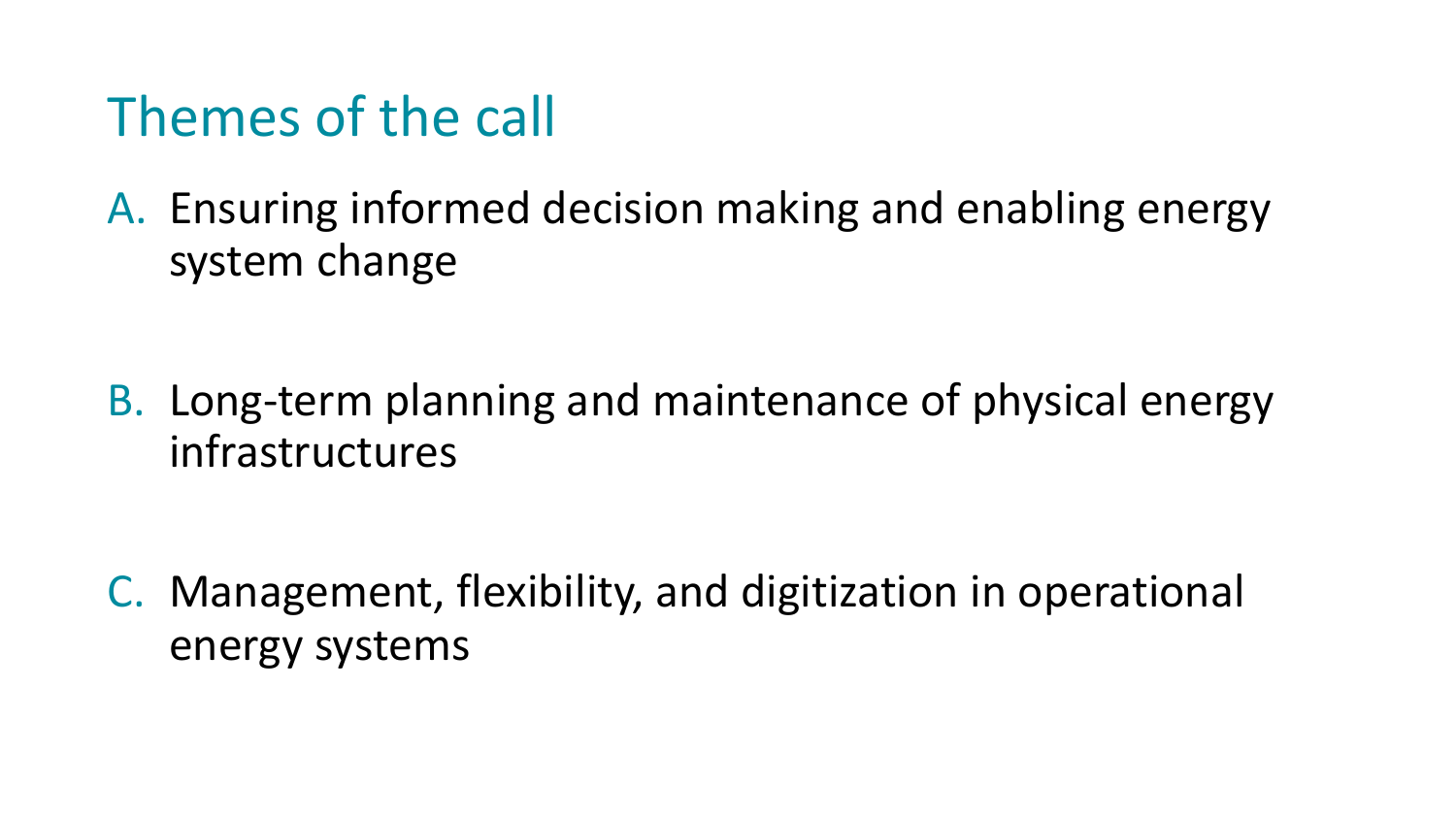## A:Ensuring informed decision making and enabling energy system change

- How to make fact based decisions to enable system change
	- Multi actor
	- Acting at different scales
	- Some actors are new
	- Different government regimes
	- Inclusiveness
	- Multi assessment criteria (economical, technical, environmental, social, ..)
	- No standardized decision making protocols (data, modelling tools, ..)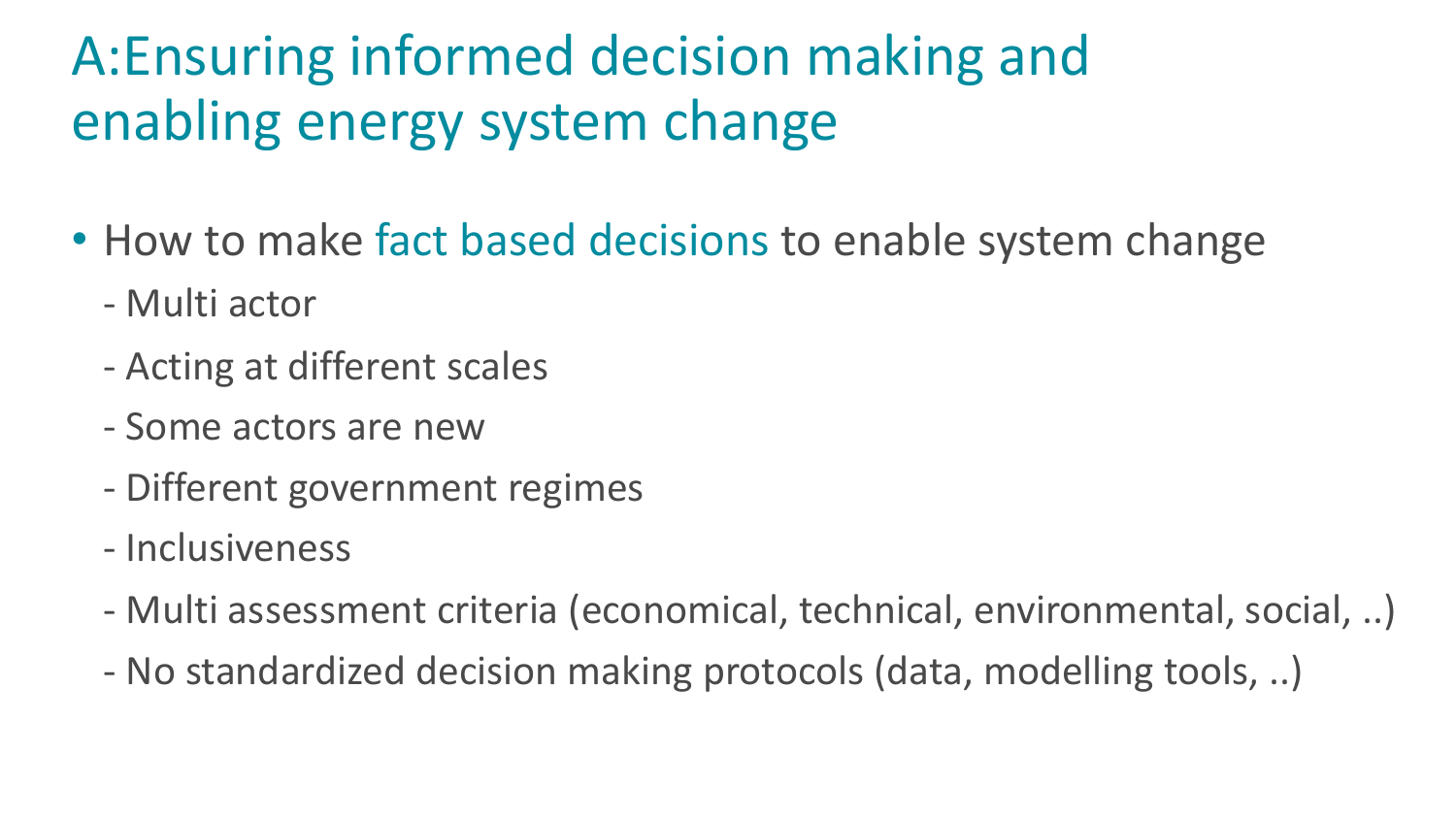#### Theme A. Informing decision makers and enabling energy system change topics:

- 1. Multi-actor decision and policy making
	- Public/private, competition/cooperation, individual/community initiative, uncertainties, citizen participation, citizen empowerment
- 2. Combining social and technological perspectives in multi-carrier, multi-scale and cross-sector system analytics and modelling
	- Seeking an integrative modelling framework, which allows us to combine models from different disciplinary perspectives, differing in scope, scale and modelling paradigm; system transition simulations e.g., to examine path dependencies
- 3. New services and business models
	- Actors, data and technology platforms, consumer protection, politics/transparency of algorithms, data security and integrity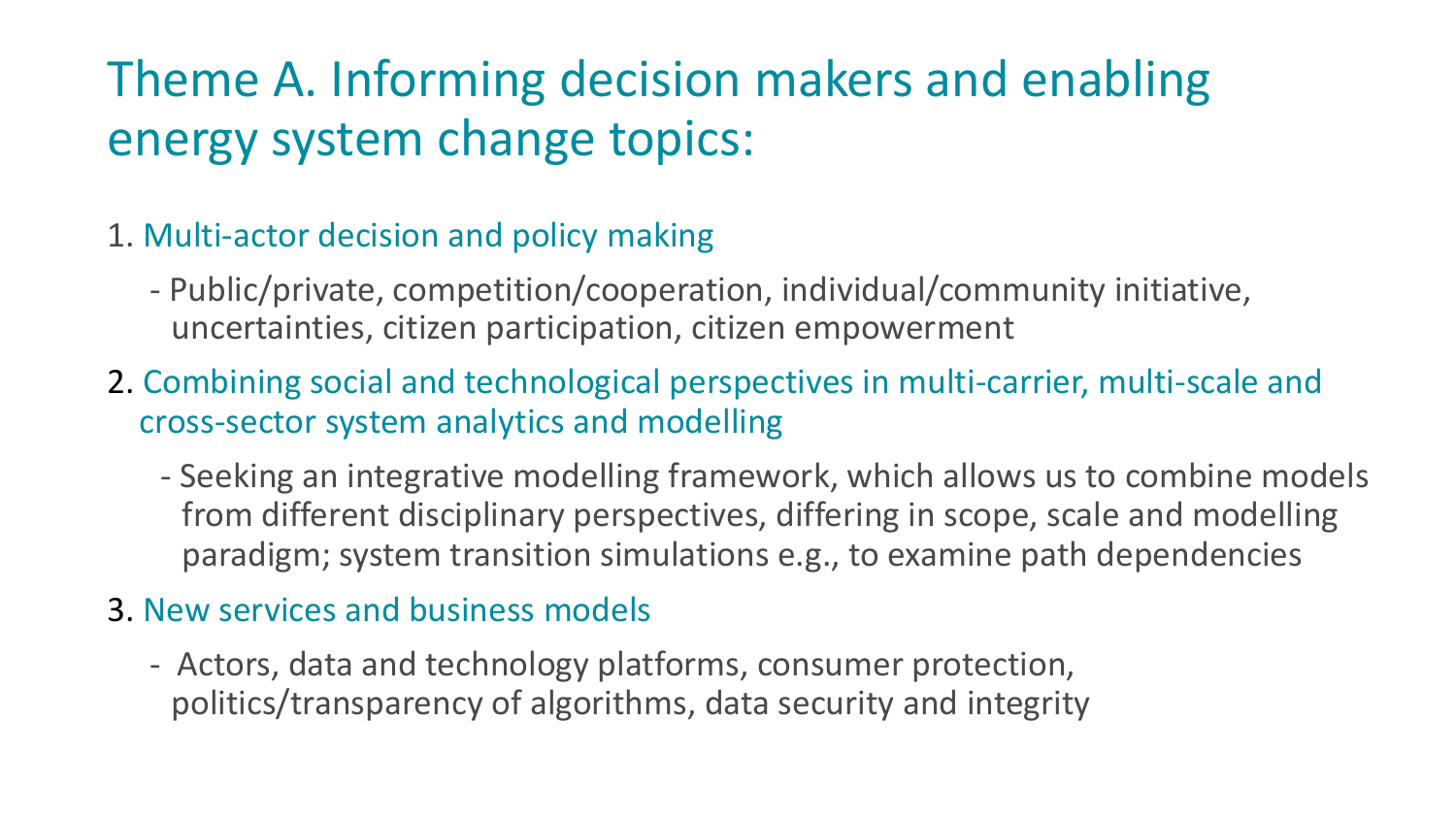#### Theme A. Informing decision makers and enabling energy system change topics:

4. Analysis of institutional barriers and designing futureproof institutions for the integrated energy system

- Institutions (laws, regulations) and governance procedures vary across energy subsystems; how do they perform vis-à-vis the tight coupling in the future energy system; can they accommodate new energy infrastructure? Which values are crucial for social acceptability of the future energy system, and how can these values be embedded institutionally? Can an institutional framework be designed with intrinsic flexibility to accommodate the energy system transition process?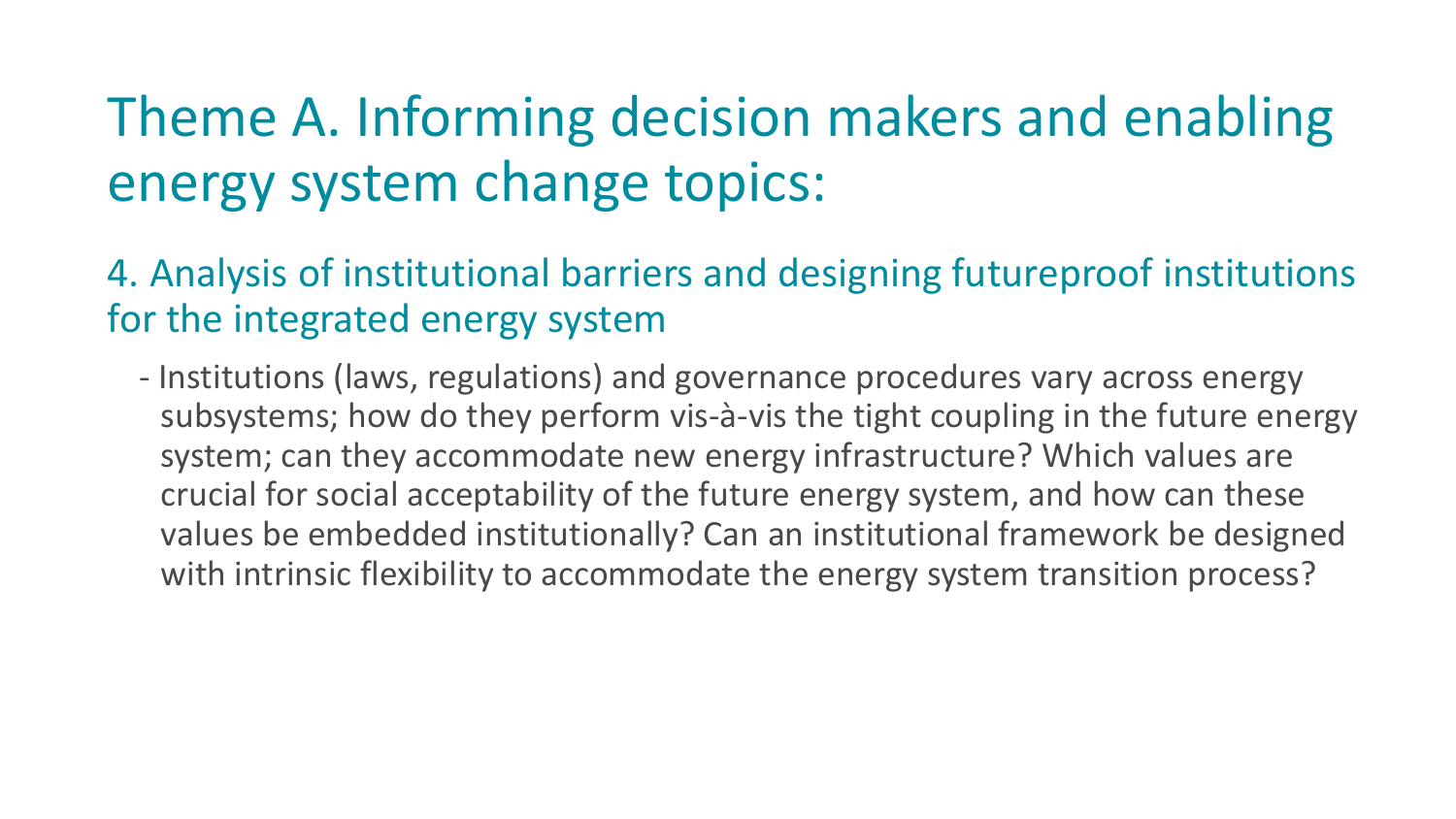### B: Long-term planning and maintenance of physical energy infrastructures

- How to invest in and maintain the physical energy infrastructures
	- Intermittent power sources (peaks)
	- Intensive uncertain demand (EVs)
	- Energy production at remote areas
	- Heat and hydrogen become an increasingly important energy carriers
	- Infrastructures for multiple energy carriers interconnected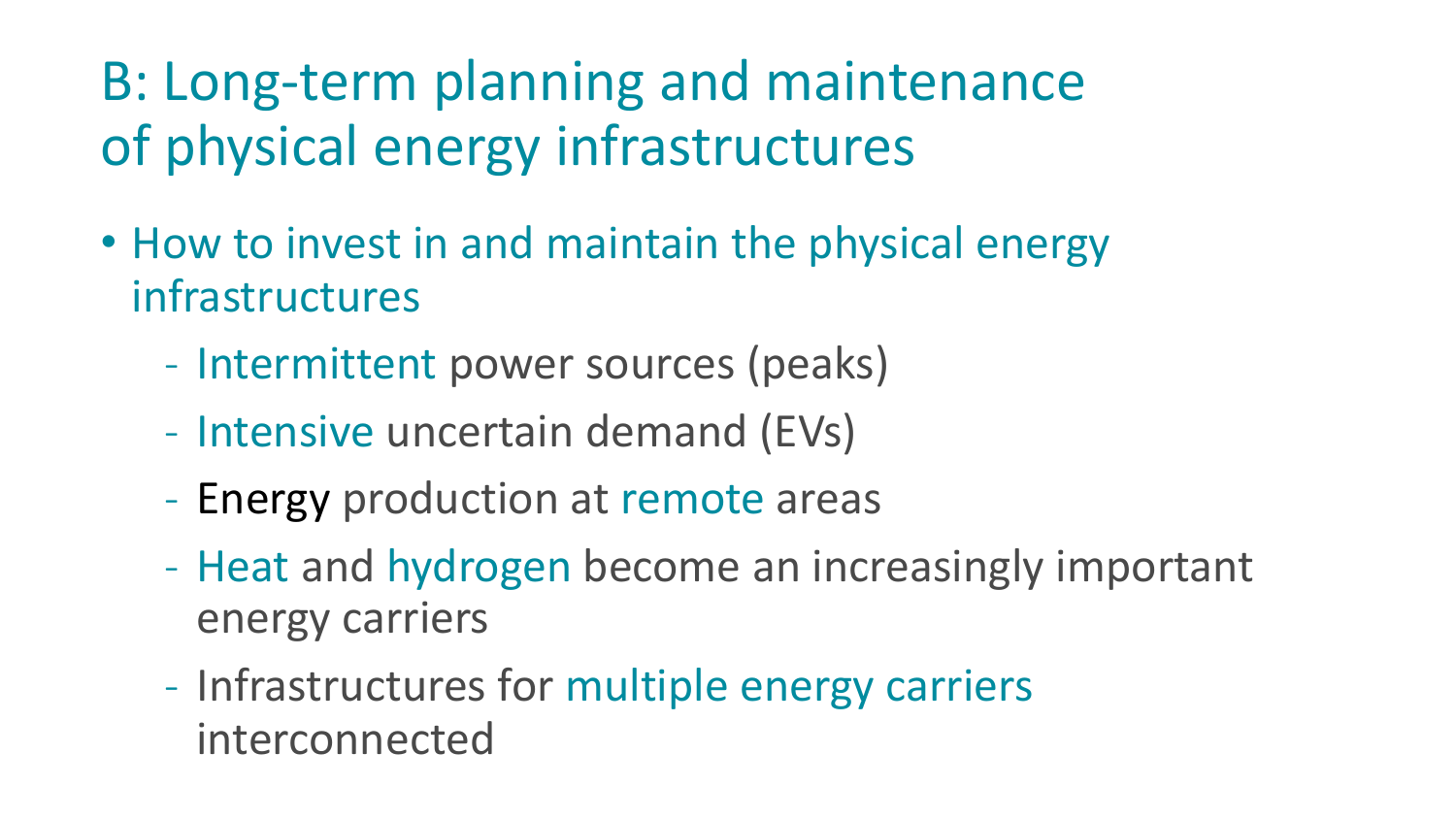#### B: Long-term planning and maintenance of physical energy infrastructures

- How to design, expanding and redesigning energy networks
	- About: Assets, topologies, cables, pipes, storages, capacities, etc.
	- Considering usage patterns, requirements, time scales, characteristics, environment, etc.
	- Models, investments, and optimization
	- For one upcoming energy carrier (hydrogen/heat) or multiple carriers (interdependences)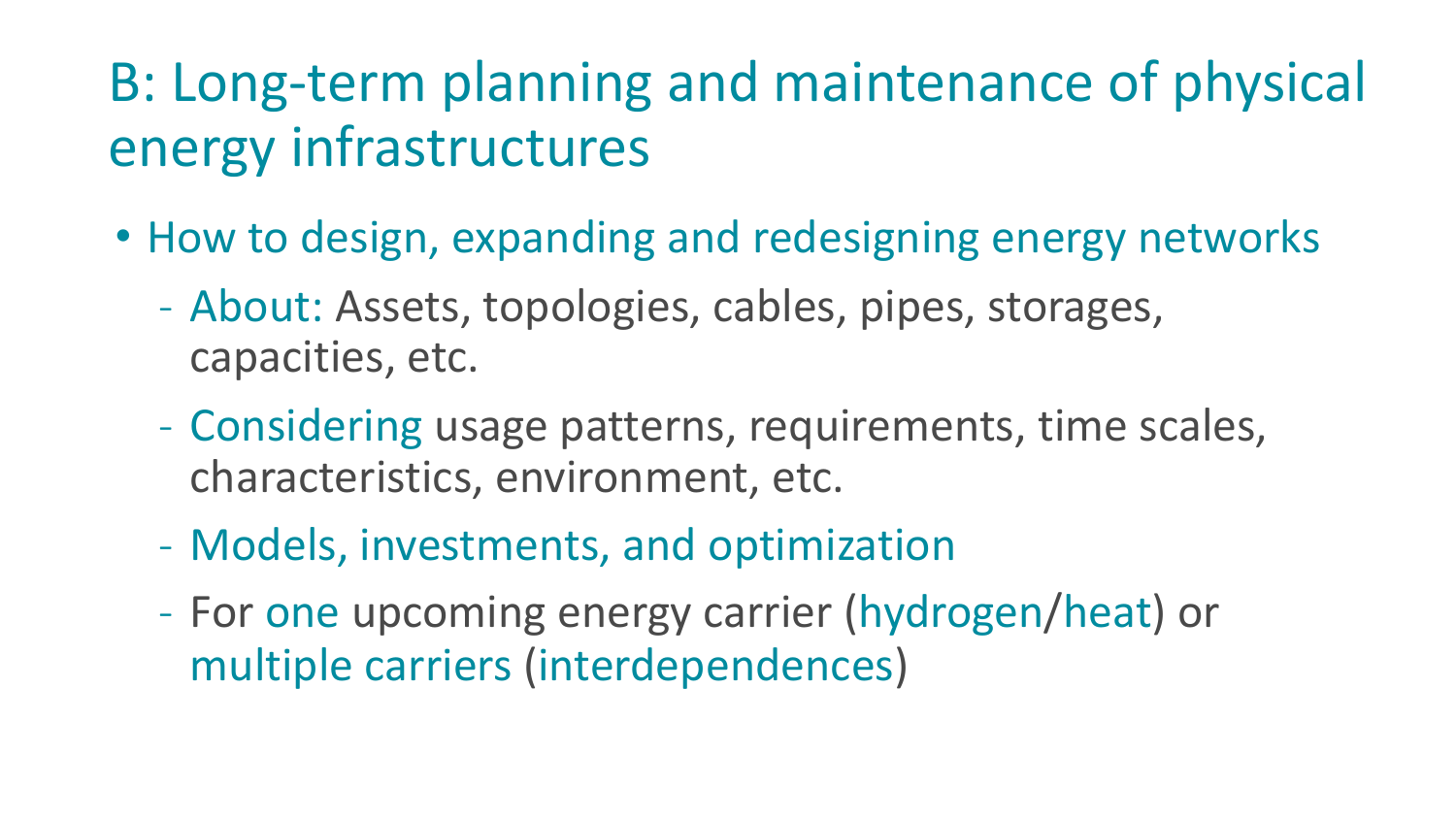## B: Long-term planning and maintenance of physical energy infrastructures

- How to maintain energy infrastructures
	- New policies dealing with reliability, wear out, stress points
	- Automation, for effective (pro-active) maintenance
	- Flexible usage affects wear out
	- Interdependencies (multiple carriers)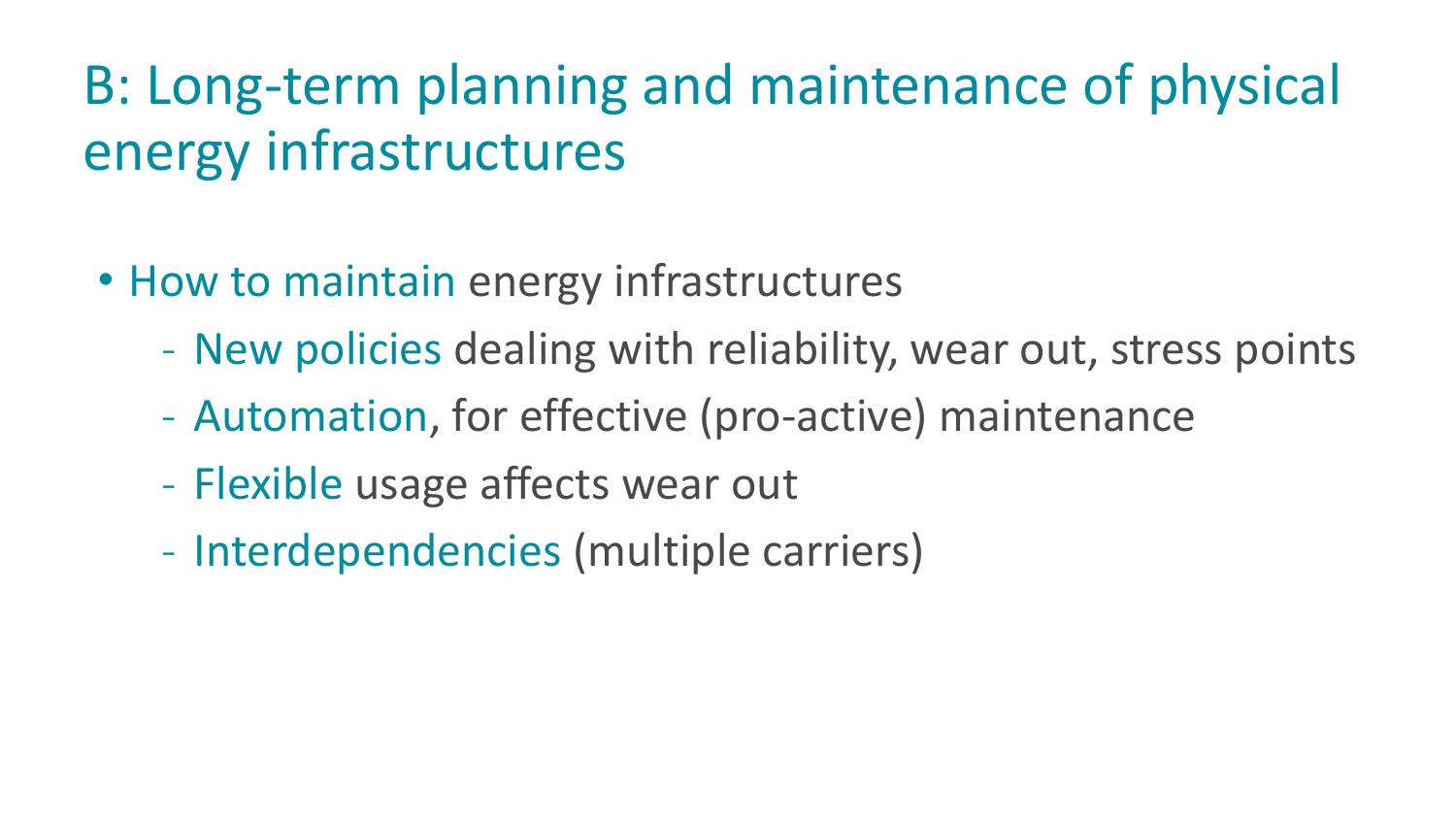#### B: Long-term planning and maintenance of physical energy infrastructures topics:

- 1. methodologies for (re)design and expansion of energy infrastructures and systems
	- from upcoming single-carrier networks to multi-carrier infrastructures
- 2. (computational) optimization, analytical, and simulation techniques for (re)design and expansion of energy infrastructures and systems
- 3. methodologies and computational techniques for optimization of maintenance policies of energy infrastructures and systems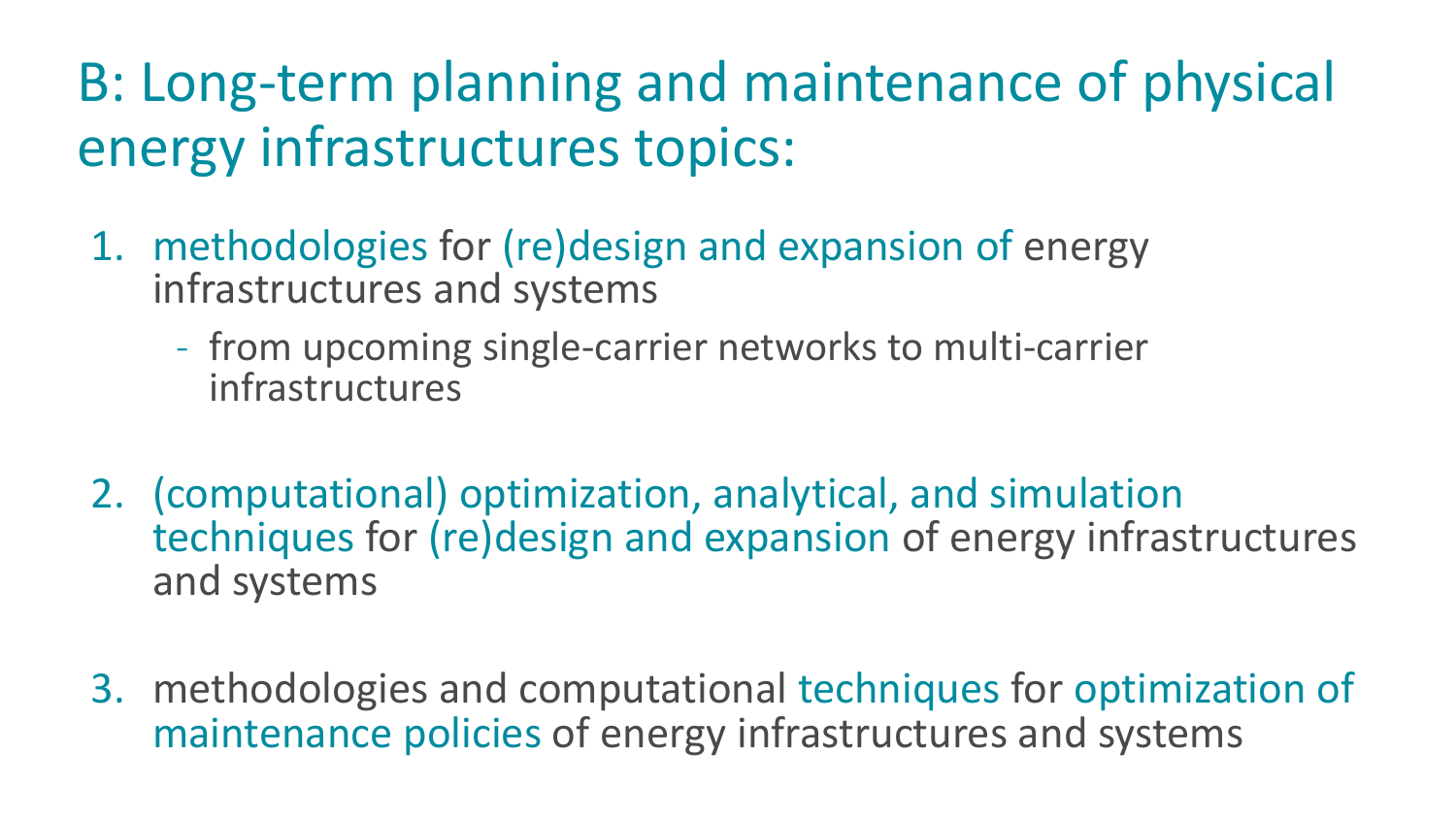#### C: Management, flexibility, and digitization in operational energy systems

- How to operate future energy systems
	- Intermittent power generation (solar, wind)
	- Intensive uncertain demand (EV, heat pumps, industry, ..)
	- New energy carriers become important (heat, H2, ..)
	- Interdependences at various scales between systems
	- ICT be become indispensable in energy system management
	- New actors and energy services
	- Different levels of aggregation and separation in energy systems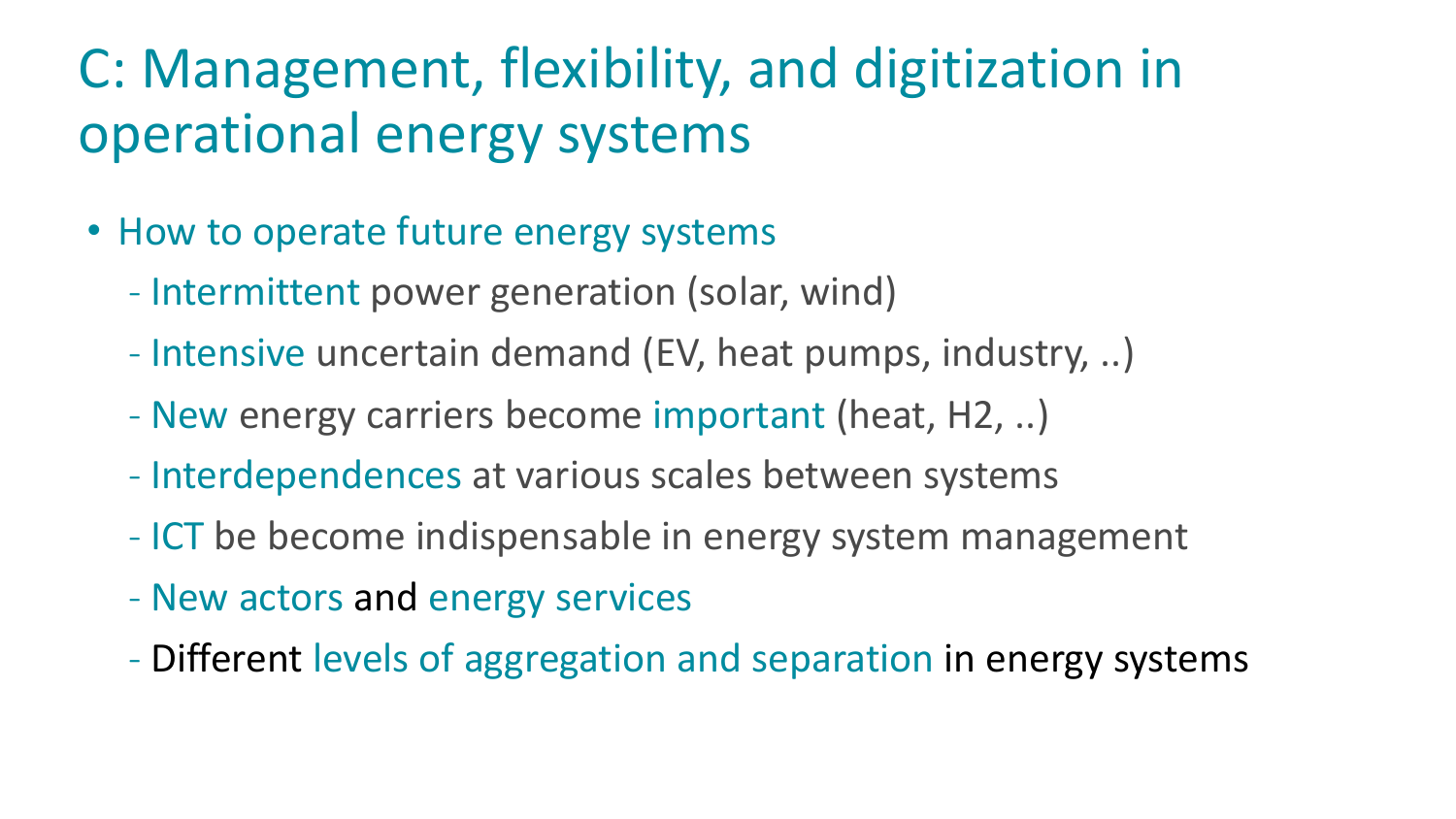### C: Management, flexibility, and digitization in operational energy systems topics:

- 1. Knowledge, methodologies and (simulation) techniques for digitization and automated management of future energy systems
- 2. Knowledge, methodologies and (simulation) techniques for automated approaches enabling flexibility in future energy systems
- 3. Methodologies and techniques for dedicated knowledge, information and data systems for automated management of future energy systems.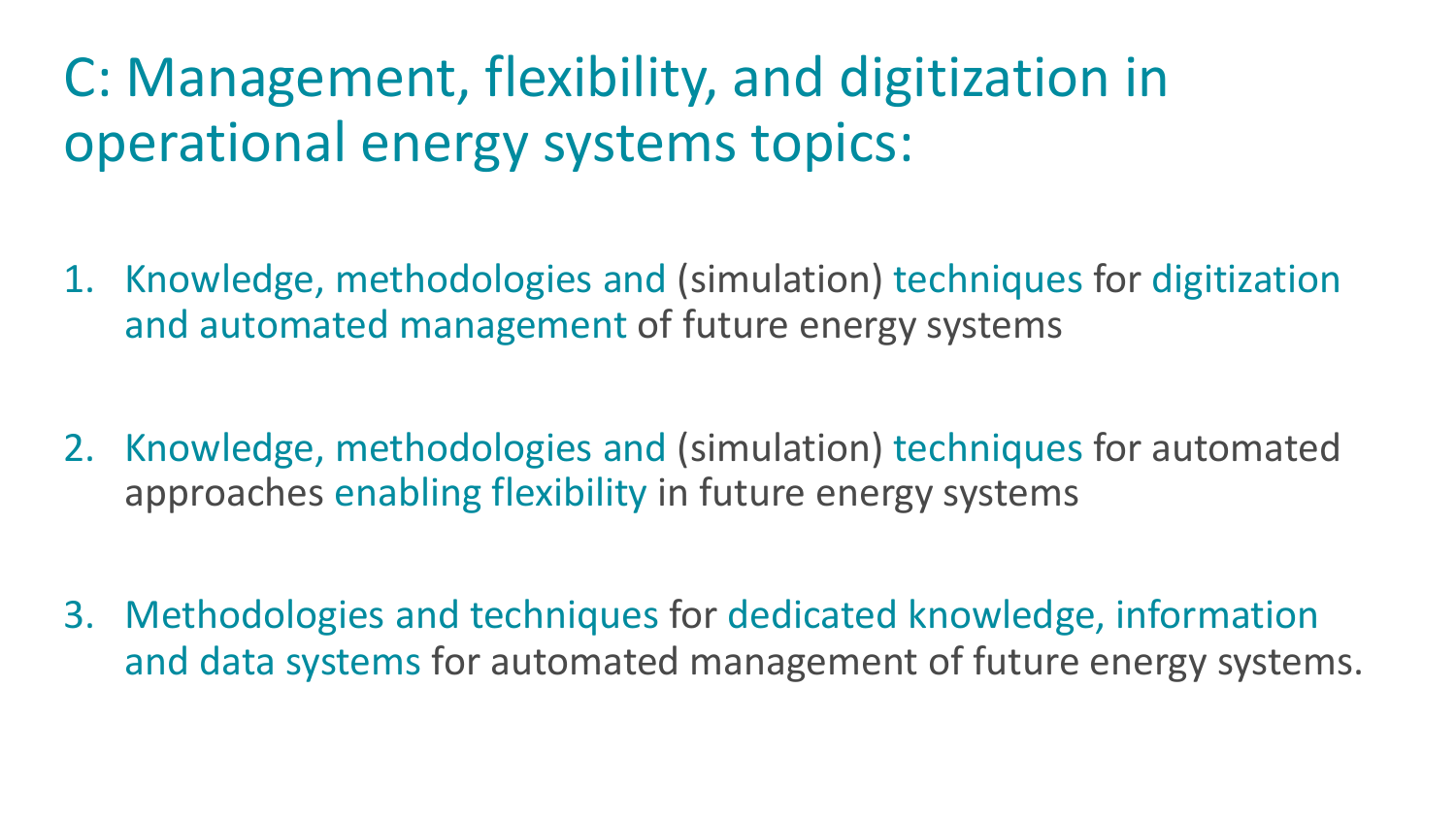#### Program Call authors

#### • Topsector Energy

- System Integration team
- Input: Roadmaps System integration 2018

#### • NWO

- Han La Poutré
- Margot Weijnen
- Feedback and input from "Klankbordgroep" (scientists from various disciplines and universities)